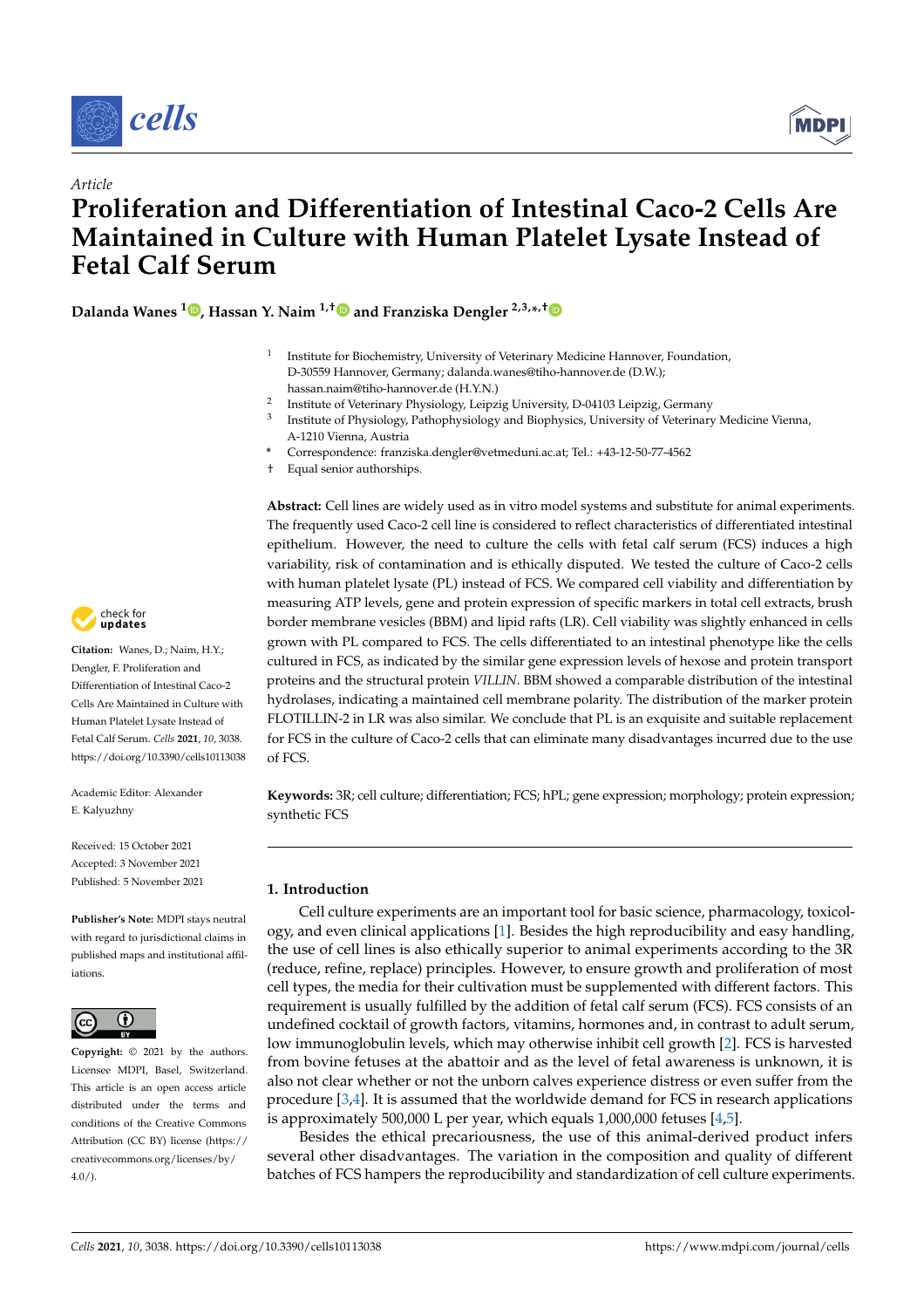Additionally, FCS might even contain endotoxins, mycoplasma, or other infectious agents, leading to a contamination or death of the cells. Furthermore, the culture of cells for therapeutic use in patients requires an allogenic background, i.e., without supplements of animal origin. All of this renders a replacement of FCS desirable.

Many attempts have been made to culture cells under serum-free conditions, but only few of them have been successful. Likewise, several efforts have been made to generate synthetic supplements with a composition comparable to that of FCS. Due to the specific needs of various cell types, the establishment of well-defined media has not made significant progress yet [6]. Obviously, growth factors and hormones are not the only components in FCS that are essential for cell growth but may be found in other blood products as well. Several variants have been tested, ranging from neonatal calf serum to adult bovine or porcine serum, which still infer the death of donor animals. A promising serum-derived product are blood platelet lysates (PL). This supplement can be easily produced from overaged transfusion products by freeze–thaw cycles and is even superior to FCS in terms of biosafety and production cost [7]. However, for many years, human PL has been mainly used in the culture of mesenchymal stem cells [8,9] and is still barely known among researchers using conventional cell cultures. Recently, the suitability of PL for the culture of several immortal cell lines has been investigated. It was demonstrated that cell lines with myeloma, leukemia, fibroblast and also epithelial background can also be grown with PL instead of FCS as medium supplement [10–14].

Caco-2 cells are derived from colon carcinoma and are widely used as a model for intestinal epithelial cells [15,16]. Due to their close resemblance to enterocytes, they have been increasingly used as an in vitro model for high-throughput screening assays in the last decades for testing intestinal drug absorption and mechanisms for drug transport [16–18]. They have been shown to express the full set of transport proteins and intestinal hydrolases characteristic for the small intestinal epithelium [17], although not exactly at the same expression levels [18].

A search in PubMed (National Center for Biotechnology Information (NCBI), Bethesda, MD, USA) for Caco-2 resulted in over 21,000 hits with an exponential increase from 1979 to 2020; in 2020 alone over 1600 studies using this cell line were published and most of these studies used FCS for their cultivation. Replacing FCS in the experiments with Caco-2 cells alone would be a significant step towards a better implementation of the 3R. To our knowledge, PL has never been used in the culture of Caco-2 cells instead of FCS. Additionally, most studies that tested the culture of immortal cell lines with PL focused on cell proliferation and morphology but there is limited data on the differentiation characteristics of cells in PL as compared to FCS supplemented media.

In this study, we compared several supplements, both synthetic and natural, for their eligibility in the culture of Caco-2 cells with particular emphasis on cell growth, viability, and differentiation. Strikingly, only PL maintained the biological features of Caco-2 cells in a manner similar to the cells cultured in FCS. Our results strongly recommend the use of PL instead of FCS in future studies with Caco-2 cells.

# **2. Materials and Methods**

# *2.1. Cell Culture*

Human colon carcinoma Caco-2 cells from the German Collection of Microorganisms and Cell Cultures (DSMZ, Braunschweig, Germany) were used in passages 20–35. The cells were preserved in liquid nitrogen. For the experiments, one portion was thawed quickly, seeded in a T75 flask (Greiner Bio One, Frickenhausen, Germany) with conventional medium (see below) and grown to confluency at 37 °C in a humidified atmosphere (5%  $CO<sub>2</sub>$ + 95% air). Then, the cells were split with trypsin (Sigma–Aldrich, Darmstadt, Germany) and reseeded in T25 flasks or 96-well plates according to the respective downstream analysis and cultured with the different media compositions for comparison.

The culture medium was composed of high-glucose DMEM, 3 mM L-glutamine, 100 U/mL penicillin/streptomycin and was supplemented with 10% FCS (Sigma-Aldrich,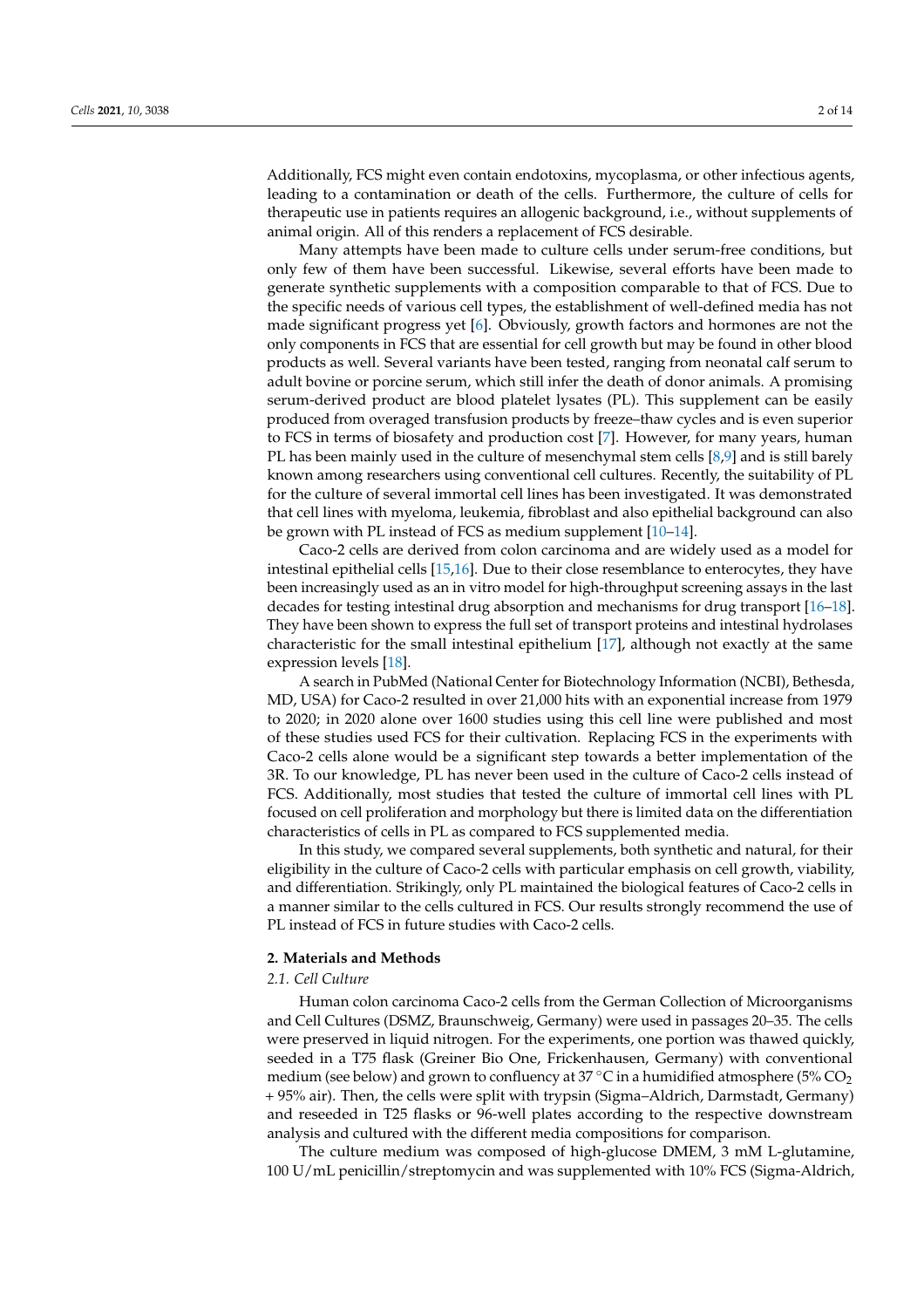Darmstadt, Germany) for the conventional medium or 10% of one of the following synthetic or PL-supplements:

- *•* Panexin Basic Serum Replacement with Defined Components (P04-96090, PAN Biotech, Aidenbach, Germany); "basic"
- *•* Panexin NTA Serum Substitute with Defined Components for Adherent Cells (P04- 95750, PAN Biotech, Aidenbach, Germany); "NTA"
- *•* PL solution research grade (PLS-100.01PL BioScience GmbH, Aachen, Germany); "hPL"
- *•* PL solution-FD (fibrinogen derived) research grade (PLS-FD-500.01, PL BioScience GmbH, Aachen, Germany); "FD"
- *•* PL solution-XF (fibrinogen derived, xenogen-free) research grade (PLS-XF-500.01, PL BioScience GmbH, Aachen, Germany); "XF"

The medium containing hPL was additionally supplemented with heparin (PL SUP-PLEMENT, PL-SUP-500, PL BioScience GmbH, Aachen, Germany) according to the manufacturer's instructions.

Phase contrast microscopy was used to observe cell growth and morphology.

### *2.2. Viability Assay*

Cell viability was assessed using the Cell Titer Glo® Luminescent Cell Viability Assay (Promega GmbH, Walldorf, Germany) according to the manufacturer's instructions. Shortly, cells were grown in opaque 96 well plates with the different supplements for six days. Then, the medium was removed and after washing with phosphate-buffered saline (PBS) (pH 7.4) 100  $\mu$ L CellTiter-Glo® Reagent were added to each well, mixed by shaking the plate for 2 min and incubated at room temperature for 10 min. Subsequently, the luminescence of each well was measured with a  $Glowax^{\otimes}$  96 Microplate Luminometer (Promega GmbH, Walldorf, Germany).

# *2.3. Gene Expression Analysis: Two-Step RT-qPCR*

The cells grown in T25 flasks were washed with  $4^{\circ}$ C PBS once and harvested mechanically approximately 5 days after reaching confluency. After spinning down at  $800 \times g$ for 5 min, the cell pellet was resuspended, and cells were counted using a trypan blue live/death staining. Then, two aliquots of  $1 \times 10^6$  cells were washed with PBS once more, spun down again and the pellets were snap frozen and stored at  $-80^{\circ}$ C.

For the extraction of total RNA, the pellets were thawed in lysis buffer and further processed with the ReliaPrep™ RNA Miniprep System (Promega GmbH, Mannheim, Germany) following the manufacturer's protocol. The RNA concentration and quality were determined using a spectrophotometer (BioPhotometer, Eppendorf, Wesseling-Berzdorf, Germany). 1 µg of high-quality RNA was used for cDNA synthesis using the  $\bar{\text{CoScript}}^{\text{TM}}$ Reverse Transcriptase Kit (Promega, Mannheim, Germany) according to the manufacturer's instructions using a MJ Research PTC-200 Peltier Thermal Cycler (Bio-Rad, Feldkirchen, Germany).

For qPCR, the resulting cDNA was diluted 1:20 and  $2\mu$ L were used in a 20  $\mu$ L reaction volume containing 10 µL of a ready-to-use premix of SYBR Green I dye, dNTPs, stabilizers, and enhancers (GoTaq®, Promega GmbH, Mannheim, Germany), 112 nM primer mix and DNase-free water. These mixtures were pipetted in strip tubes (0.1 mL Strips, LTF Labortechnik, Wasserburg, Germany) and processed in a Corbett Rotor-Gene 6000 (Qiagen, Hilden, Germany) at individually optimal protocols (Table 1). A no template control (NTC) with DNase-free water instead of cDNA was applied for each run. qPCR reactions for each sample and gene were run in duplicate to minimize dispensation artefacts. The deviation of  $C_t$  of the technical replicates was <0.3. If it was higher, data were discarded, and the run was repeated. The PCR cycles were run using automatic fluorescence emission following each PCR cycle, and the amplification specificity was checked after each run by melting curve analysis. The primer sequences and conditions for qPCR are shown in Table 1; the denaturation temperature was always 95 °C and the extension was performed at 60 °C.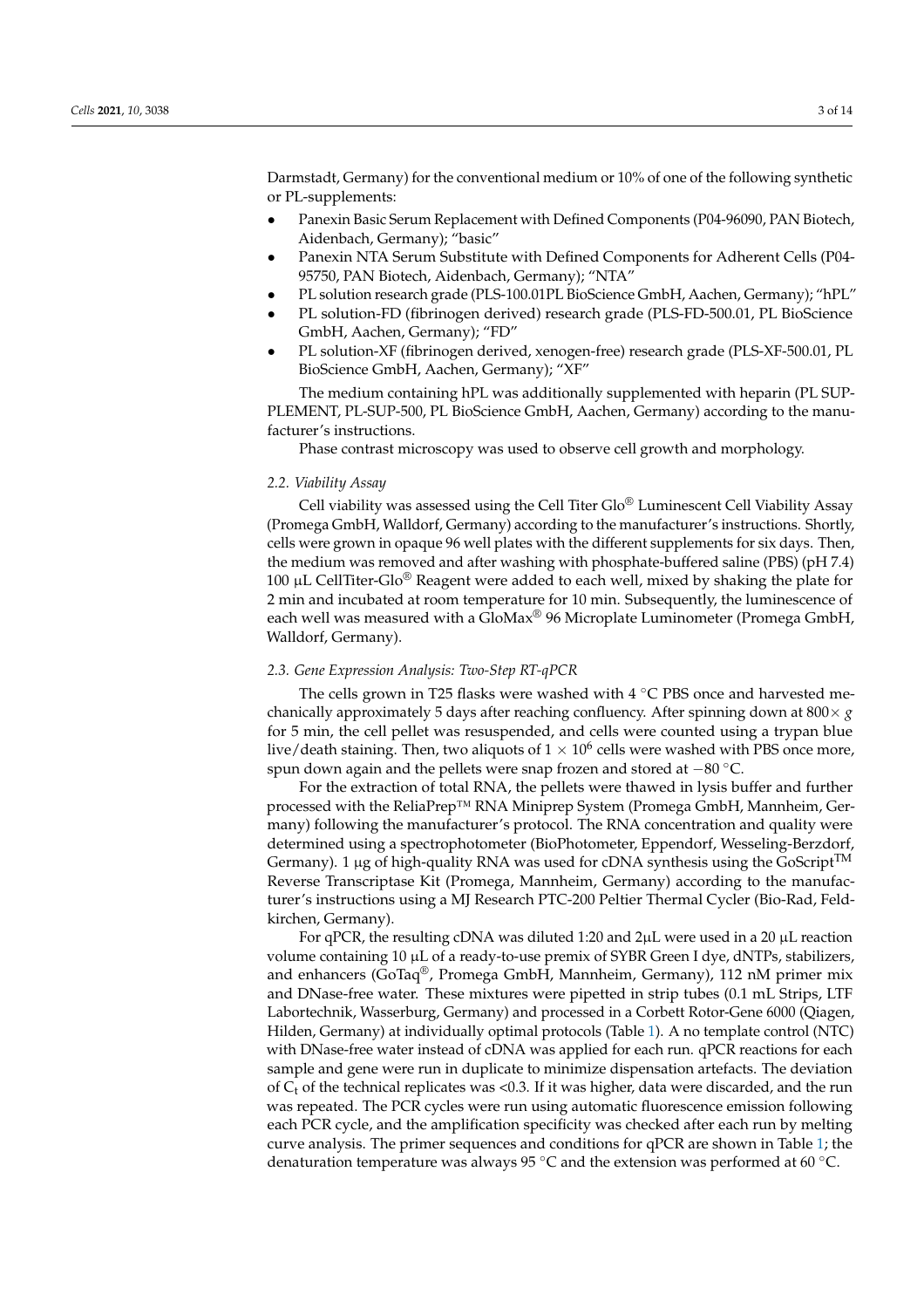| <b>Gene Name</b> | <b>Gene Bank</b><br><b>Accession Number</b> | <b>Primer Sequence</b><br>(5'–3')                        | Annealing<br>Temperature [°C] | Amplicon<br>Length [bp] |  |
|------------------|---------------------------------------------|----------------------------------------------------------|-------------------------------|-------------------------|--|
| HPRT1            | NM_000194.3                                 | F: ATGGACAGGACTGAACGTCTT<br>R: TGTAATCCAGCAGGTCAGCA      | 57                            | 118                     |  |
| PPIA             | NM_021130.5                                 | F: GCCGAGGAAAACCGTGTACT<br>R: CTGCAAACAGCTCAAAGGAGAC     | 59                            | 106                     |  |
| SGLT1            | NM 000343.4                                 | F: AAGACCACCGCGGTCAC<br>R: AAACATAGCCCACAGTCCGA          | 57                            | 119                     |  |
| GLUT1            | NM_006516.4                                 | F: GAACTCTTCAGCCAGGGTCC<br>R: ACCACACAGTTGCTCCACAT       | 60                            | 113                     |  |
| GLUT2            | NM_000340.2                                 | F: CAATGCACCTCAACAGGTAATAA<br>R: AGATTGTGGGCAGTTCATCTGT  | 57                            | 119                     |  |
| PEPT1            | NG_017032.1                                 | F: GGTCCCACTGCTGCTTTTTG<br>R: GCAGAGCAAGGGGTTGTACT       | 60                            | 117                     |  |
| EAAT1            | NM 001166696.3                              | F: CCCCTTACAAAATCAGAAAAGTTGT<br>R: GGAGGGTCTCTTCTTTGCACT | 60                            | 101                     |  |
| EAAT3            | NM_004170.6                                 | F: GGTGGTGCTAGGCATTACCA<br>R: TGATGAGTTTCAGCATCCGCA      | 60                            | 118                     |  |
| ATB0             | NM_005628.3                                 | F: GTGTCCTCACTCTGGCCATC<br>R: TACAGGACCGGTCGACTAGC       | 60                            | 98                      |  |
| <b>VILLIN</b>    | NM_007127.3                                 | F: ACCGAGGGGATGTTTTCCTC<br>R: GTCATGCCCCTGAGTCTCTC       | 60                            | 93                      |  |
| CLD <sub>1</sub> | NM_021101.5                                 | F: CCAGTCAATGCCAGGTACGA<br>R: ACAGCAAAGTAGGGCACCTC       | 60                            | 93                      |  |
| CLD <sub>4</sub> | NM 001305.5                                 | F: TCTCCTCTGTTCCGGGTAGG<br>R: CAAGGCCTCAGCCATACTCC       | 60                            | 90                      |  |
| <b>OCLN</b>      | NM_002538.4                                 | F: GGTCTAGGACGCAGCAGATTG<br>R: TGGACTTTCAAGAGGCCTGG      | 60                            | 112                     |  |

| Table 1. Primers used for RT-qPCR. |  |  |
|------------------------------------|--|--|
|------------------------------------|--|--|

F: forward primer; R: reverse primer; bp: base pairs; *HPRT1*: hypoxanthine guanine phosphoribosyltransferase 1, *PPIA*: peptidylprol-ylisomerase A, *SGLT1*: Na+-coupled glucose transporter 1, *GLUT*: glucose transporter, *PEPT1*: peptide transporter 1, *EAAT*: excitatory amino acid transporter, *ATB0*: amino acid transporter B0, *CLD*: claudin, *OCLN*: occludin.

> The primers were designed with the Primer BLAST tool from the NCBI (Bethesda, MD, USA) according to known sequences from the Basic Local Alignment Search Tool (BLAST) in the gene bank database of the NCBI and synthesized by Eurofins MWG (Ebersberg, Germany). The amplicons were sequenced again, and the product sequences were verified by BLAST.

> The quantification cycle and amplification efficiency of each amplification curve were determined using the Rotor Gene 6000 Series Software 1.7 (Corbett/Qiagen, Hilden, Germany). For analysis of the data, the  $\Delta\Delta C_t$  method was used to compare the mRNA expression. The  $C_t$  values set by the software were applied after checking them optically.

> Normalization of the samples was achieved using the same amounts of RNA for processing and by normalizing the data for the target genes with the aid of the reference genes hypoxanthine guanine phosphoribosyltransferase 1 (*HPRT1*) and peptidylprolylisomerase A ( $PPIA$ ). Therefore, the geometric mean of both reference genes'  $C_t$  values was calculated and used for normalization. The reference genes have been proven to be stable under the experimental conditions applied in our study. Their stability was tested using the programs BestKeeper© (Version 1 by M.W. Pfaffl, Institute of Physiology, Center of Life and Food Sciences, TUM-Weihenstephan, Munich, Germany, 2004) and geNorm [19].

## *2.4. Protein Expression Analysis*

# 2.4.1. Extraction of Total Protein

For total protein extraction, the cells were treated as described for the mRNA extraction and approximately  $2 \times 10^6$  cells were stored at  $-80^{\circ}$ C until the cell pellet was resuspended in 500 µL of a lysis buffer consisting of 10 mM EDTA, 4 mM EGTA, 50 mM Tris buffer, 100 mM  $\beta$ -glycerin-phosphate-disodium pentahydrate, 0.1% Triton X 100, 15 mM sodium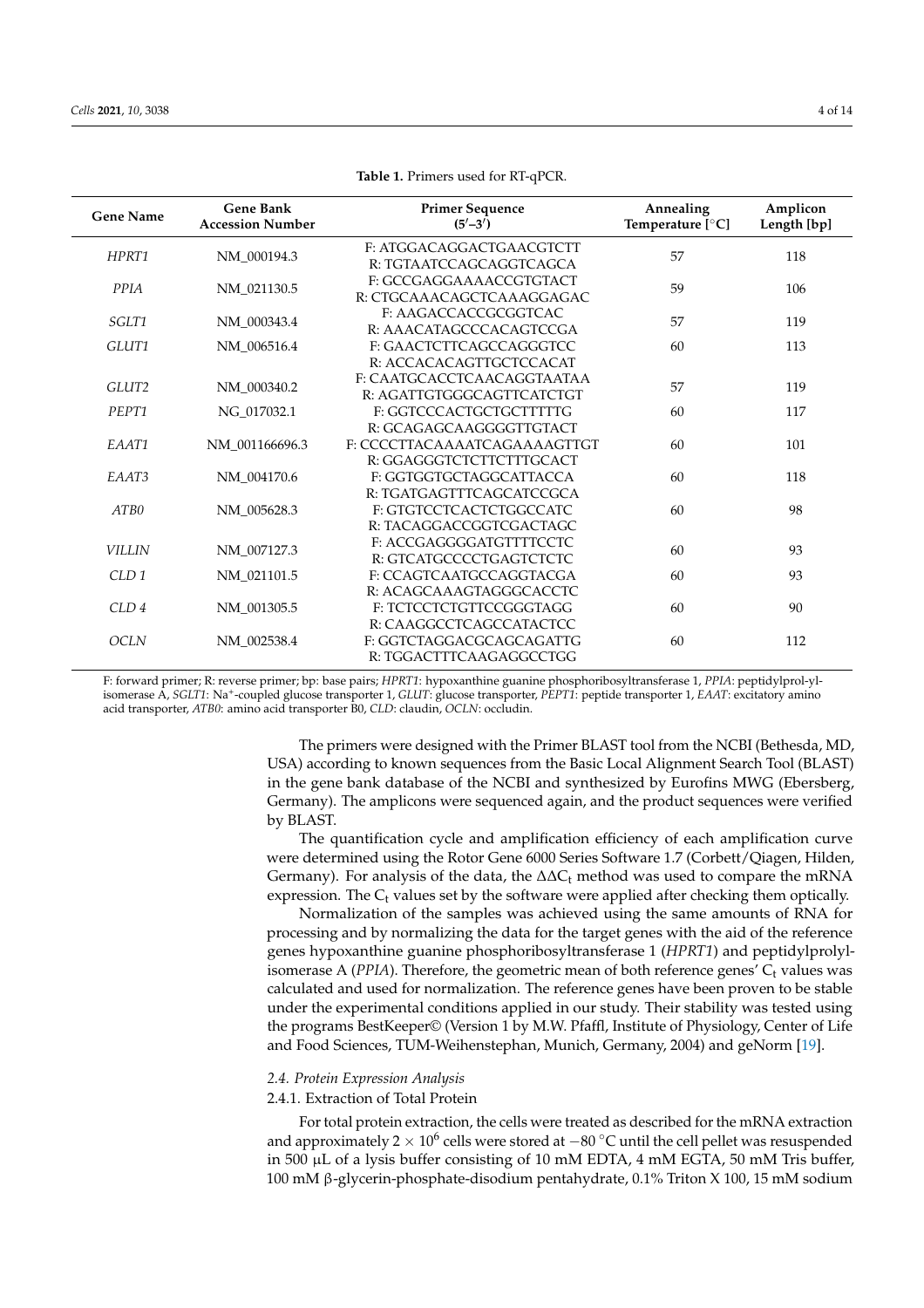orthovanadate, 100 mM sodium pyrophosphate tetrabasic decahydrate, and 2.5 mM NaF (pH 7.4) (all chemicals: Sigma–Aldrich, Darmstadt, Germany) with a protease and phosphatase inhibitor (100X Halt<sup>TM</sup> protease and phosphatase inhibitor cocktail, Thermo Fisher Scientific, Dreieich, Germany). The protein concentration was measured with a Tecan Spectra Rainbow Microplate Reader (Tecan Deutschland, Crailsheim, Germany) using the bicinchoninic acid method and bovine serum albumin as standard.

## 2.4.2. Preparation of Brush Border Membranes (BBM)

The isolation of BBM was carried out with the modified divalent cation precipitation method, according to Schmitz et al. [20] and as modified by Sterchi and Woodley [21]. Shortly, the cells were homogenized in homogenization buffer (12 mM Tris-HCl, pH 7.0, 300 mM mannitol) and protease inhibitor mix (1.48  $\mu$ M antipain, 1.46  $\mu$ M pepstatin A, 10.51 μM leupeptin, 0.768 μM aprotinin, 50 μg/μL soybean trypsin inhibitor, and 1 mM phenylmethylsulfonyl fluoride; all were obtained from Sigma–Aldrich, Darmstadt, Germany) using a Potter–Elvehjem homogenizer followed by ultrasonic pulses. After centrifugation at  $5000 \times g$  for 15 min at 4 °C, the obtained homogenates (H) were precipitated using 100 mM CaCl<sub>2</sub>. After 30 min rotation at 4  $^{\circ}$ C, a centrifugation of 20 min at 5000  $\times$  *g* was applied to yield the intracellular and basolateral membranes (P1) and the supernatant (S). A final centrifugation at 25,000  $\times$  *g* for 30 min at 4 °C was performed in order to yield the BBM (P2). The collected pellets, P1 and P2, were dissolved in the homogenization buffer and subsequently analyzed by Western blot.

## 2.4.3. Preparation of Lipid Rafts (LR)

The isolation of detergent resistant membranes, i.e., LR, was conducted on a discontinuous sucrose density gradient [22]. To do so, the Caco-2 cells were homogenized at 4 C for 2 h with 1% (*w/v*) Triton X-100 prepared in phosphate-buffered saline (pH 7.4) and a protease inhibitor mix (see above). Cellular debris were removed after centrifugation at  $5000 \times g$  for 20 min at 4 °C. Thereafter, the cellular lysates were loaded on a sucrose gradient consisting of 1 mL 80% sucrose (*w/v*), 1 mL lysates in 40% sucrose (*w/v*), 7 mL 30% sucrose  $(w/v)$  and 1 mL 5% sucrose  $(w/v)$ . The gradient was subjected to an ultracentrifugation at  $100,000 \times g$  for 18 h at  $4^{\circ}$ C using an SW40 rotor (Beckman Coulter, Mississauga, ON, Canada). Finally, 10 fractions (1 mL each) were harvested from the top to the bottom of the gradient where the 3 top fractions correspond to the LR and the 3 last bottom fractions are considered the non-lipid raft fractions (non-LR). The 10 fractions were subsequently analyzed for the distribution of sucrase–isomaltase (SI) in addition to a LR marker, FLOTILLIN-2.

#### 2.4.4. Western Blot Analysis

For Western blot analysis, the protein samples were separated by sodium dodecyl sulphate-polyacrylamide gel electrophoresis (SDS-PAGE) using 10 µg protein/well. Subsequently, the samples were transferred onto a PVDF (BBM and LR) or a nitrocellulose (total protein) membrane (Carl Roth, Karlsruhe, Germany) using the Mini-Protean© system (Bio-Rad laboratories, Feldkirchen, Germany). The membrane was preincubated in 5% skimmed milk (BBM and LR) or bovine serum albumin (total protein) in TRIS-buffered saline containing 0.2% Tween-20 (TBST) at 4  $\degree$ C overnight. The next day, it was incubated with the primary antibodies (see Table 2) at room temperature with gentle shaking for 2 h. After washing with TBST five times, the membranes were incubated with an HRP-coupled secondary antibody (see Table 2) at room temperature with gentle shaking for 1 h. Subsequently, the membranes were rinsed again with TBST five times and once with TBS, then the signal was detected by enhanced chemiluminescence using a G:BOX Chemi XT4 and analyzed with the GeneTools© software (version 4.3.9.0, for total protein, both Syngene, Cambridge, UK) or with a ChemiDoc XRS System (for BBM and LR, Bio-Rad, Hercules,  $CA$ , USA).  $\beta$ -ACTIN was used as loading control for normalization of each quantitative blot (total protein).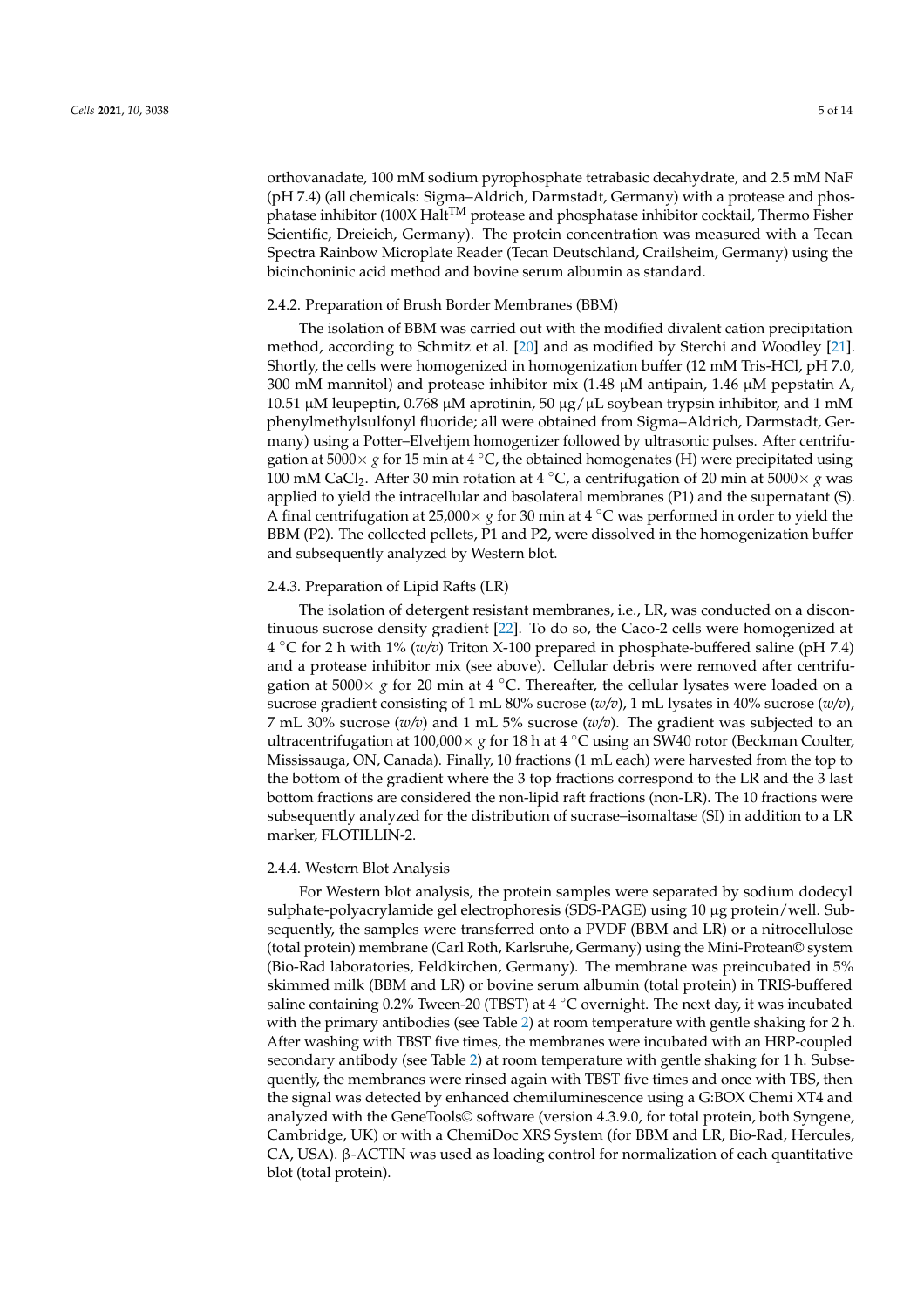| <b>Target</b>              | Primary<br>Antibody                                     | Manufacturer/Catalog<br>Number                                                                                              | <b>Dilution</b> | Secondary<br>Antibody            | Manufacturer/<br><b>Catalog Number</b>          | <b>Dilution</b> |
|----------------------------|---------------------------------------------------------|-----------------------------------------------------------------------------------------------------------------------------|-----------------|----------------------------------|-------------------------------------------------|-----------------|
| $\beta$ -ACTIN             | Mouse-anti-ß-<br>Actin                                  | Santa Cruz<br>Biotechnology/sc-47778                                                                                        | 1:1000          | Goat-anti-mouse<br><b>HRP</b>    | Invitrogen/A16072                               | 1:5000          |
| <b>DPPIV</b>               | Mouse-anti-<br>Dipeptidyl<br>peptidase (HBB<br>3/775/42 | Provided by Dres. E.E.<br>Sterchi and H.-P. Hauri.<br>University of Bern and<br>University of Basel,<br>Switzerland [23,24] | 1:5000          | Goat-anti-mouse<br><b>HRP</b>    | Invitrogen/A16072                               | 1:5000          |
| GLUT2                      | Rabbit-anti-<br>GLLUT2                                  | Thermo Fisher<br>Scientific/PA5-77459                                                                                       | 1:200           | Donkey-anti-rabbit<br><b>HRP</b> | Santa Cruz<br>Biotechnology/sc-<br>2077         | 1:10,000        |
| $Na^{+}/K^{+}$ -<br>ATPase | Mouse-anti-<br>$Na^{+}/K^{+}$ -<br>ATPase               | Enzo Life Sciences AG<br>804-082                                                                                            | 1:100           | Goat-anti-mouse<br><b>HRP</b>    | Invitrogen/A16072                               | 1:5000          |
| SGLT1                      | Rabbit-anti-<br>SGLT1                                   | Antibodies<br>online/ABIN364451                                                                                             | 1:1000          | Donkey-anti-rabbit<br><b>HRP</b> | Santa Cruz<br>Biotechnology/sc-<br>2077         | 1:10,000        |
| <sub>SI</sub>              | Mouse-anti-<br>sucrase-<br>isomaltase<br>(HBB3/705/60)  | Provided by Drs. E.E.<br>Sterchi and H.-P. Hauri.<br>University of Bern and<br>University of Basel,<br>Switzerland [23,24]  | 1:5000          | Goat-anti-mouse<br><b>HRP</b>    | Invitrogen/A16072                               | 1:5000          |
| <b>VILLIN</b>              | Rabbit-anti-<br>Villin                                  | Thermo Fisher<br>Scientific/PA5-78222                                                                                       | 1:500           | Donkey-anti-rabbit<br><b>HRP</b> | Santa Cruz<br>Biotechnology/sc-<br>2077         | 1:10,000        |
| <b>FLOTILLIN-2</b>         | Mouse-anti-<br>flotillin-2<br>$B-6$                     | Santa Cruz<br>Biotechnology/sc-28320                                                                                        | 1:5000          | Goat-anti-mouse<br><b>HRP</b>    | Santa Cruz<br>Biotechnology,<br>Inc., Texas, US | 1:5000          |

**Table 2.** Antibodies used for Western Blot.

DPPIV: dipeptidyl-peptidase IV, GLUT2: glucose transporter 2, SGLT1: Na+-coupled glucose transporter 1, SI: sucrase-isomaltase.

#### *2.5. Statistics*

The results are described as box plots representing the median *±*10th, 25th, 75th and 90th percentile. The significance is expressed as the probability of error (*p*). Each independent experiment with different stocks and passages of the cells is considered as biological replicate ("N"), while technical replicates are considered as "*n*". The technical replicates were pooled for each N for statistical analysis, except for the cell viability assay. The differences between the mean values of the cells cultured with a supplement and FCS were assessed using a paired *t*-test or a one-way repeated measurements (RM) ANOVA with subsequent Holm–Sidak test for comparison of more than two groups (Sigma Plot 13.0, Systat Software, San Jose, CA, USA). The differences were assumed to be statistically significant if  $p < 0.05$ .

# **3. Results**

# *3.1. Morphology*

The morphology of the cells was assessed during growth with different media supplements using phase contrast microscopy. Figure 1 shows representative images 7 days after seeding the cells. Cells cultured with the synthetic supplements (basic and NTA) appeared less vital and proliferated more slowly compared with those in FCS. Additionally, they never became confluent and showed signs of senescence. Thus, we did not conduct further analyses with these conditions.

In contrast, cells cultured with PL preparations displayed a similar morphology like cells grown in FCS. Especially with FD and XF, cells seemed to proliferate even faster than cells grown with FCS, but the cell number counts did not differ significantly.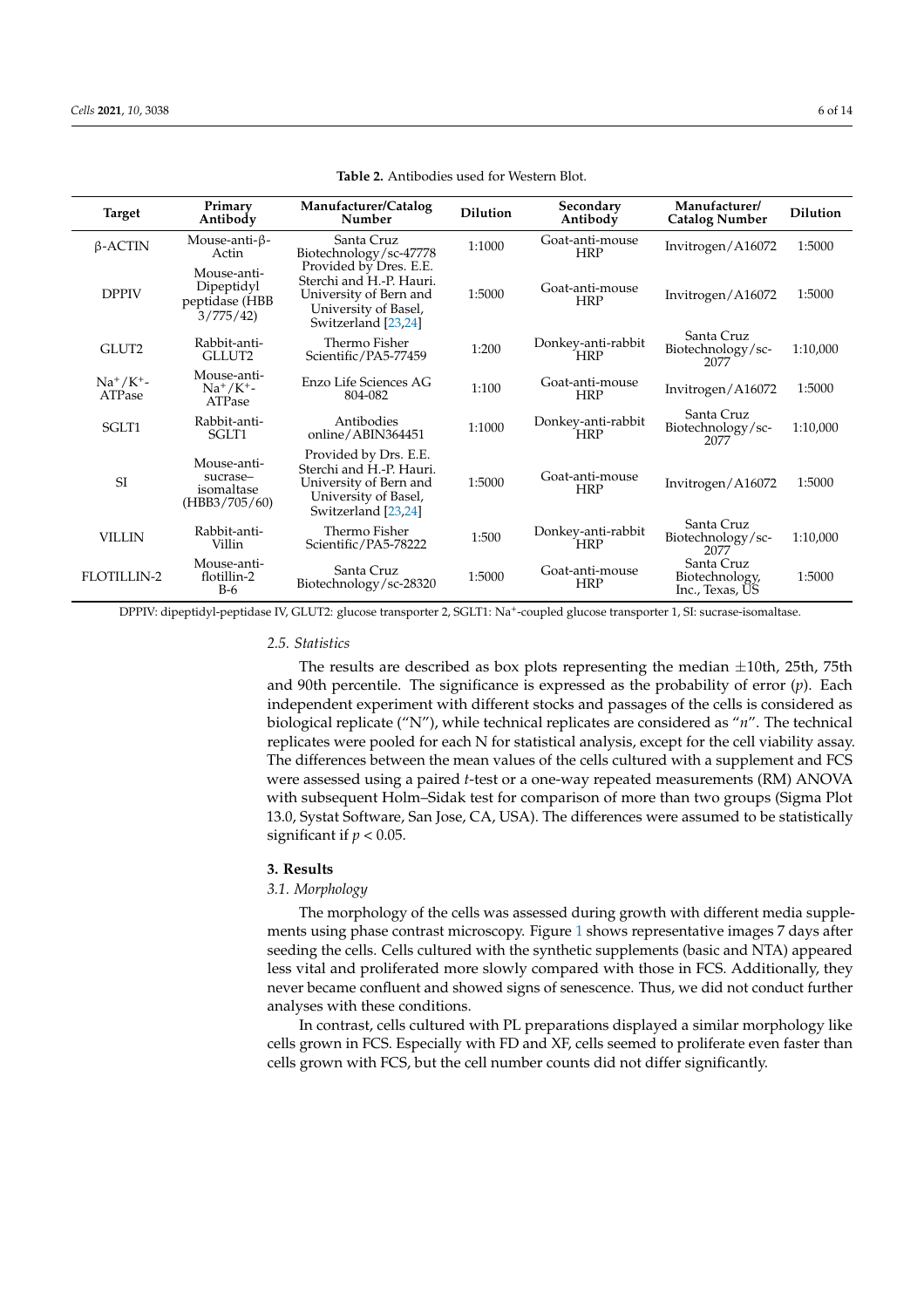

**Figure 1.** Representative pictures from phase contrast microscopy of Caco-2 cells after 7 days in culture with different supplements (as indicated in each picture, abbreviations see Section 2.1).

## *3.2. Cell Viability*

Due to the morphology and proliferation of the cells in synthetic media, the cell viability was tested only in cells grown with FCS or different PL. Comparing the ATP content of the confluent cells, we found significantly higher values in all PL supplements compared to FCS (Figure 2). Furthermore, hPL seemed to be superior to FD or XF (Figure 2).



Figure 2. Cell viability was assessed using a Cell Titer Glo® Luminescent Cell Viability Assay. Boxes represent medians *±*10th, 25th, 75th and 90th percentile. Outliers are represented by dots; *n* = 10, one-way RM ANOVA + Holm–Sidak test, *p* < 0.01. Different letters (A, B, C) indicate significant differences between groups.

# *3.3. Gene Expression*

In order to evaluate the grade of differentiation of the cells with different media supplements, we measured the gene expression of markers for differentiated enterocytes using RT-qPCR. As a major function of a differentiated enterocyte is the vectorial transport of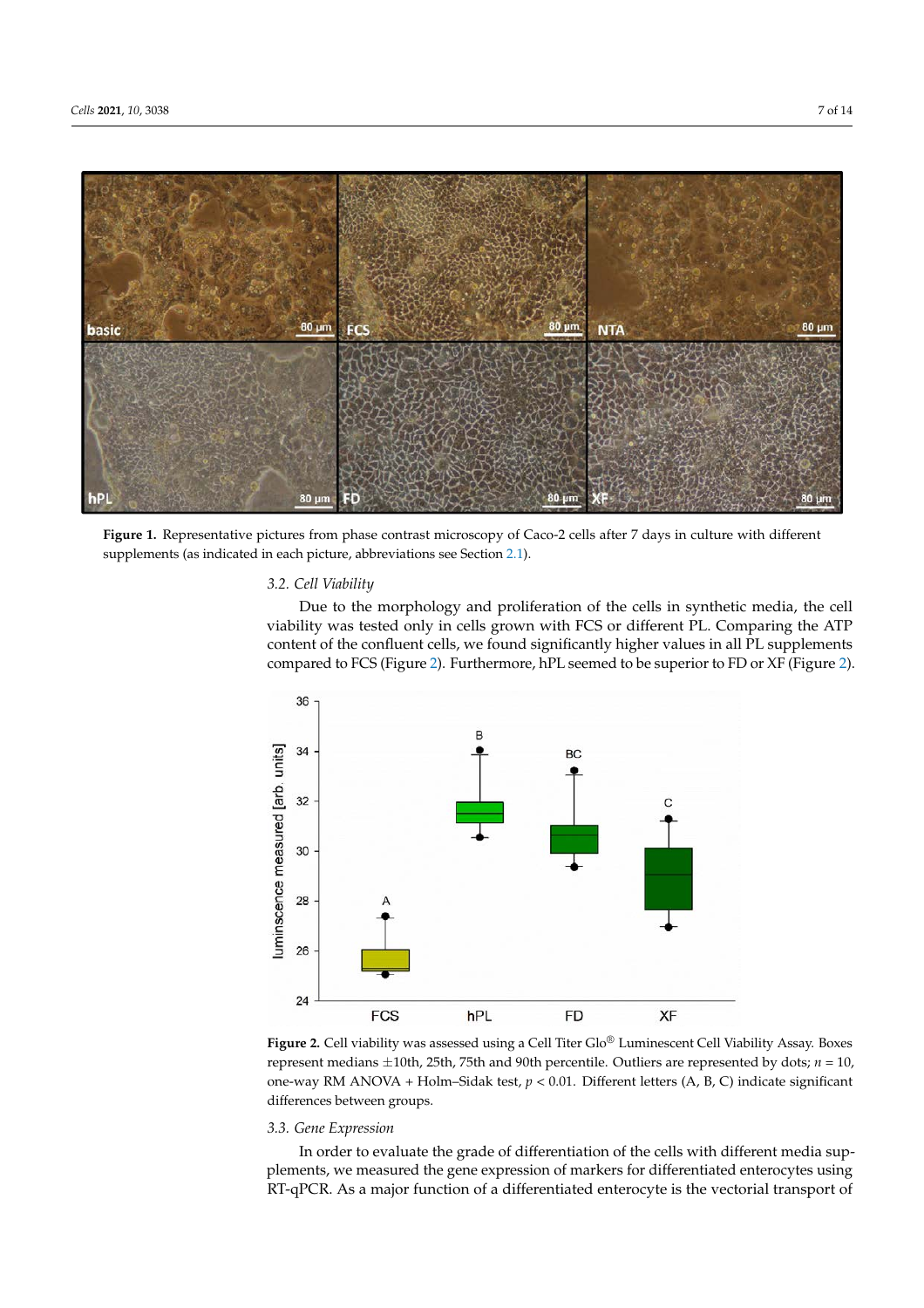nutrients, we assessed the expression of the amino acid transporter B0 (*ATB0)*, excitatory amino acid transporter (*EAAT*) 1 and 3 and peptide transporter (*PEPT*) 1 as well as the glucose transport proteins sodium linked glucose transporter (*SGLT*) 1 and glucose transporter (*GLUT*) 1 and 2. Similarly important is the ability to form a barrier, which is why we also assessed the expression of the tight junction proteins claudin (*CLD*) 1 and 4 as well as occluding (*OCLN*). Additionally, the brush border membrane protein *VILLIN* was chosen. In all PL supplements, all genes investigated were expressed in a similar range and there was no significant difference to those cultured with FCS (Figure 3).





#### *3.4. Protein Expression*

As the mRNA expression does not always allow for direct conclusions on the abundance of the functional protein, we also measured the protein expression of some markers in the FCS and PL supplemented cells via Western blot. Our results revealed a significantly reduced expression of VILLIN and GLUT2 in all PL supplemented cells compared to FCS (Figure 4b,c), whereas the protein levels of SGLT1 and  $\mathrm{Na^+}/\mathrm{K^+}\text{-ATP}$ ase were similar in all groups (Figure 4a,d).

To further examine the correct sorting or trafficking of brush border membrane proteins, we prepared BBM and measured the protein expression of dipeptidyl-peptidase IV (DPPIV) and sucrase–isomaltase (SI). As shown in Figure 5, the sorting of SI (Figure 5a) or DPPIV (Figure 5b) within the groups cultured with the different media supplements was similar to the group cultured with FCS.

The detection of SI and FLOTILLIN-2 in LR further confirmed that the membrane trafficking is similar in PL supplemented and FCS supplemented cells (Figure 6a,b).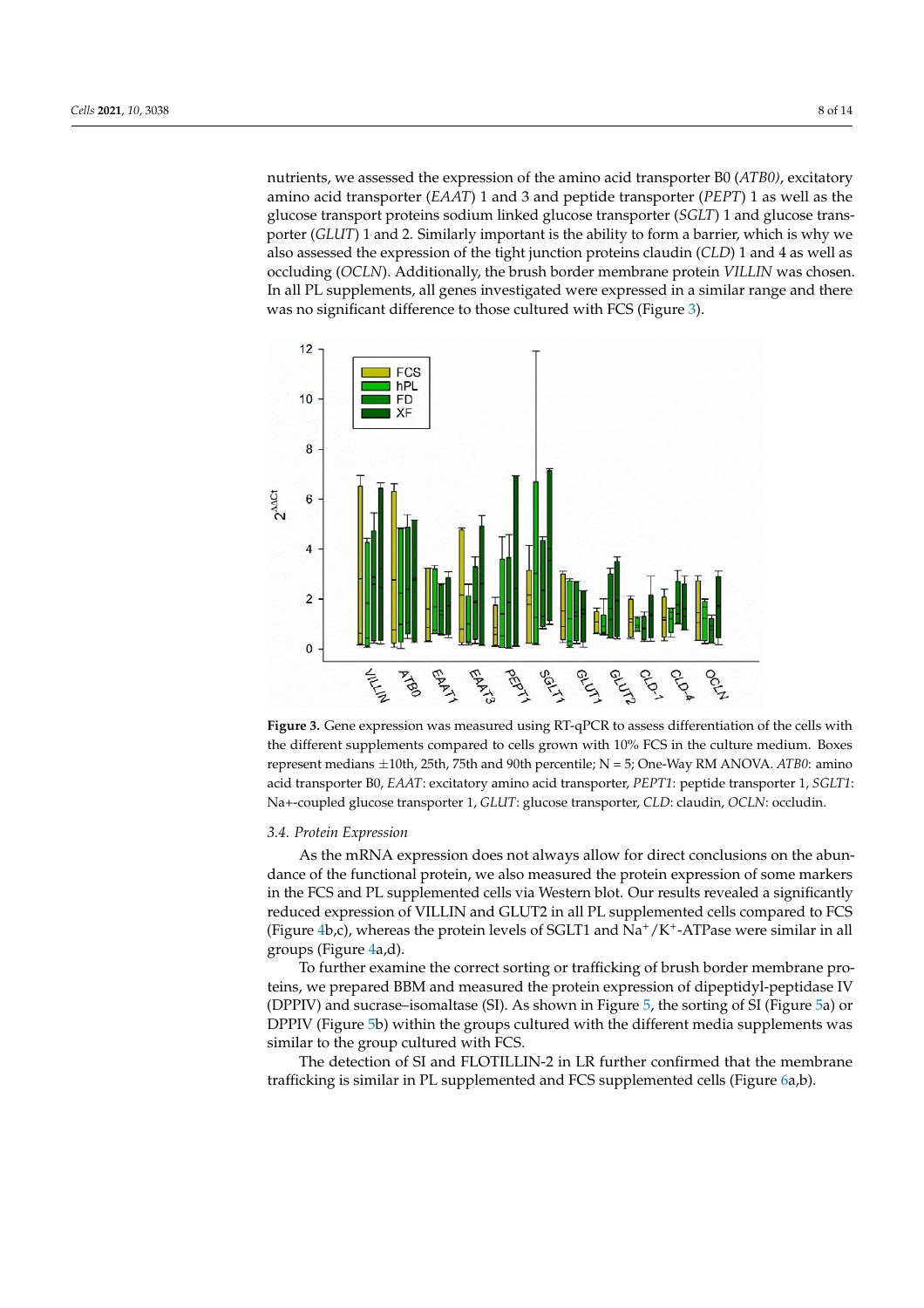

| Na <sup>+</sup> /K <sup>+</sup> -ATPase |                      |  | Villin |  |                | SGLT1 |      |  | <b>GLUT2</b>   |  |    | β-actin |                |  |    |       |          |  |      |
|-----------------------------------------|----------------------|--|--------|--|----------------|-------|------|--|----------------|--|----|---------|----------------|--|----|-------|----------|--|------|
|                                         | $FCS$   $hPL$   $FD$ |  | XF     |  | FCS   hPL   FD |       | ∣ XF |  | FCS   hPL   FD |  | XF |         | FCS   hPL   FD |  | XF | $FCS$ | hPL   FD |  | ، XF |
|                                         |                      |  |        |  |                |       |      |  |                |  |    |         |                |  |    |       |          |  |      |

**Figure 4.** Protein expression of SGLT1 (**a**), GLUT2 (**b**), v (**c**) and Na+/K+-ATPase (**d**) was assessed by Western blot analysis in order to evaluate differentiation of the cells after growth with the different supplements. Boxes represent medians *±*10th, 25th, 75th and 90th percentile; N = 3, one-way RM ANOVA + Holm–Sidak test, *p* < 0.05. Different letters (A, B) indicate significant differences between groups. Representative blots are shown below. GLUT: glucose transporter, SGLT1: Na+-coupled glucose transporter 1.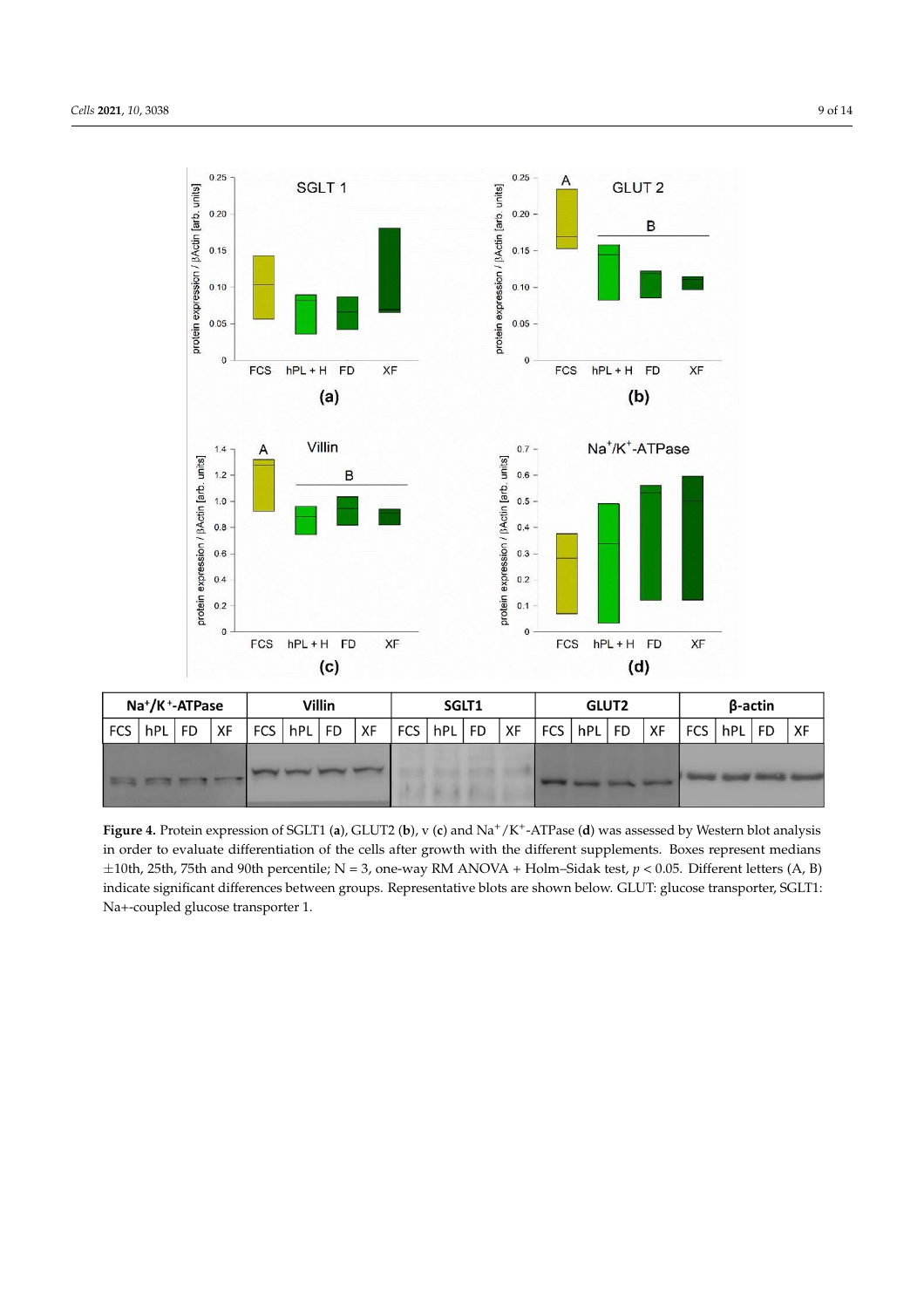

**Figure 5.** The expression of sucrase–isomaltase (SI) (**a**) and dipeptidyl-peptidase (DPPIV) (**b**) in BBM was assessed by Western blot analysis. To evaluate the grade of protein trafficking to the apical membrane, the ratio between P2 and P1 was calculated and is shown in the graph. Boxes represent medians  $\pm 10$ th, 25th, 75th and 90th percentile; N = 3; one-way repeated measurements ANOVA. Representative blots are shown below. H: cellular homogenate; P1: intracellular and basolateral membrane; P2: BBM; S: soluble and vesicular (endosomal) proteins.



**Figure 6.** The expression of sucrase–isomaltase (SI) (**a**) and FLOTILLIN-2 (**b**) in lipid rafts (LR) was assessed by Western Blot analysis and compared qualitatively. The figure shows a representative blot of  $N = 3$ . There were no differences regarding the localization of the proteins between the different supplements.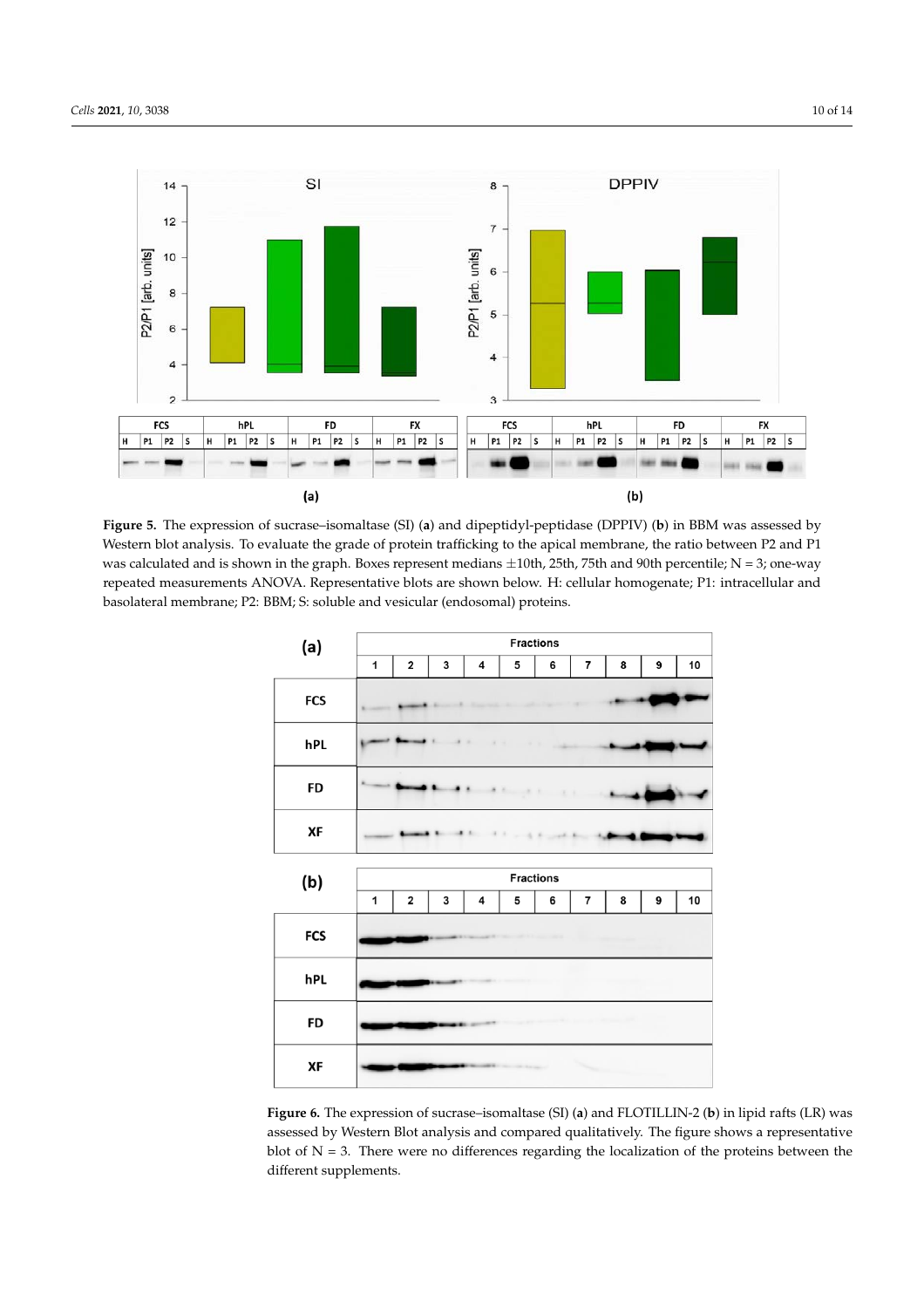# **4. Discussion**

Many areas of research depend on the use of immortal cell lines representing the respective tissue as closely as possible while being easy to handle (also in large scale) and offering a standardized and reproducible matrix for manifold applications ranging from drug toxicity testing to complex genetic manipulations. To ensure the translation of in vitro results in cell lines to their behavior in organs in vivo, their characteristics must resemble those of the tissue that they are supposed to represent throughout the culture period. It is a well-accepted fact that the supplementation of cell culture media with growth factors is necessary to support the proliferation of the cells and that these supplements may influence cellular growth and differentiation. Despite many attempts to substitute this non-standardized and ethically disputed product with synthetic supplements or serum-free media, FCS is still used in most cell or tissue culture experiments [25]. The failure of Caco-2 cells to proliferate and differentiate when grown with synthetic supplements, as shown in this study, does not favor the utilization of these supplements to address questions on the cellular and functional levels in these cells relevant to intestinal physiology. Recently, PL attracted interests as a supplement of FCS, since it has been shown to support the proliferation of mesenchymal stem cells even more efficiently than FCS [9,26]. Since then, culture of several cell lines with PL instead of FCS has been tested, but to our knowledge, our study is the first of its kind in which the suitability for the frequently used Caco-2 cell line was examined. While most studies have revealed virtually similar proliferation and viability profiles of all the cell strains tested, the effects on the cell differentiation have rarely been investigated.

We tested two synthetic supplements and three different PL preparations for their performance in the culture of Caco-2 cells. While the synthetic supplements did not maintain cell proliferation and differentiation, PL supports cell growth, propagation, and differentiation similar to or even outperforms FCS. Cells grown in media containing synthetic supplements did not proliferate or acquire confluence in a fashion similar to their counterparts in FCS as assessed by phase contrast microscopy, rendering further detailed analyses unnecessary. Hitherto, we focused our studies on the effects of different PL preparations.

The preparations used differed in their grade of purification. The simplest one, hPL, contains fibrinogen so that heparin must be added to the medium to prevent clotting. Heparin might impair cellular proliferation at certain concentrations [27]. This is amended in FD, i.e., fibrinogen-depleted PL, and XF, which is also a xenogen-free preparation and may be used for the culture of cells for therapeutic applications. Overall, we found no differences in the performance of the different preparations.

In fact, the cells cultured in the presence of hPL, FD or XF grow at least as well as those cultured with FCS if not better. This is in accordance with reports of hematopoietic cells having shorter generation intervals when cultured with PL [14]. Furthermore, the viability was even higher in cells supplemented with hPL, FD and XF as compared to FCS. The higher ATP levels that are indicative of increased cell viability could be due to a slightly higher cell number due to a higher proliferation rate in the tested groups. Nevertheless, routine cell number counts that did not differ significantly between the groups exclude this possibility. A similar increase in cell proliferation and viability has been reported for human corneal endothelial cells cultured with human PL as compared to FCS [28].

The proliferation rate of a cell line might well be increased at the expense of cell differentiation. This notion is supported by the lower concentrations of GLUT2 and VILLIN, which we found on the protein level in comparison to cells cultured with FCS, while the expression of SGLT1 and  $\mathrm{Na^+}/\mathrm{K^+}$ -ATPase did not differ significantly. A recent study demonstrated that the activity of  $Na^+/K^+$ -ATPase is increased during the maturation of enterocytes [29], thus the increasing trend we observed for this protein in the Caco-2 cells cultured with PL might also be indicative of a higher differentiation level. Overall, the differences are minor; they could be due to the heterogeneity in Caco-2 cells [30] and may have no biological relevance. Since the differentiation levels of Caco-2 cells vary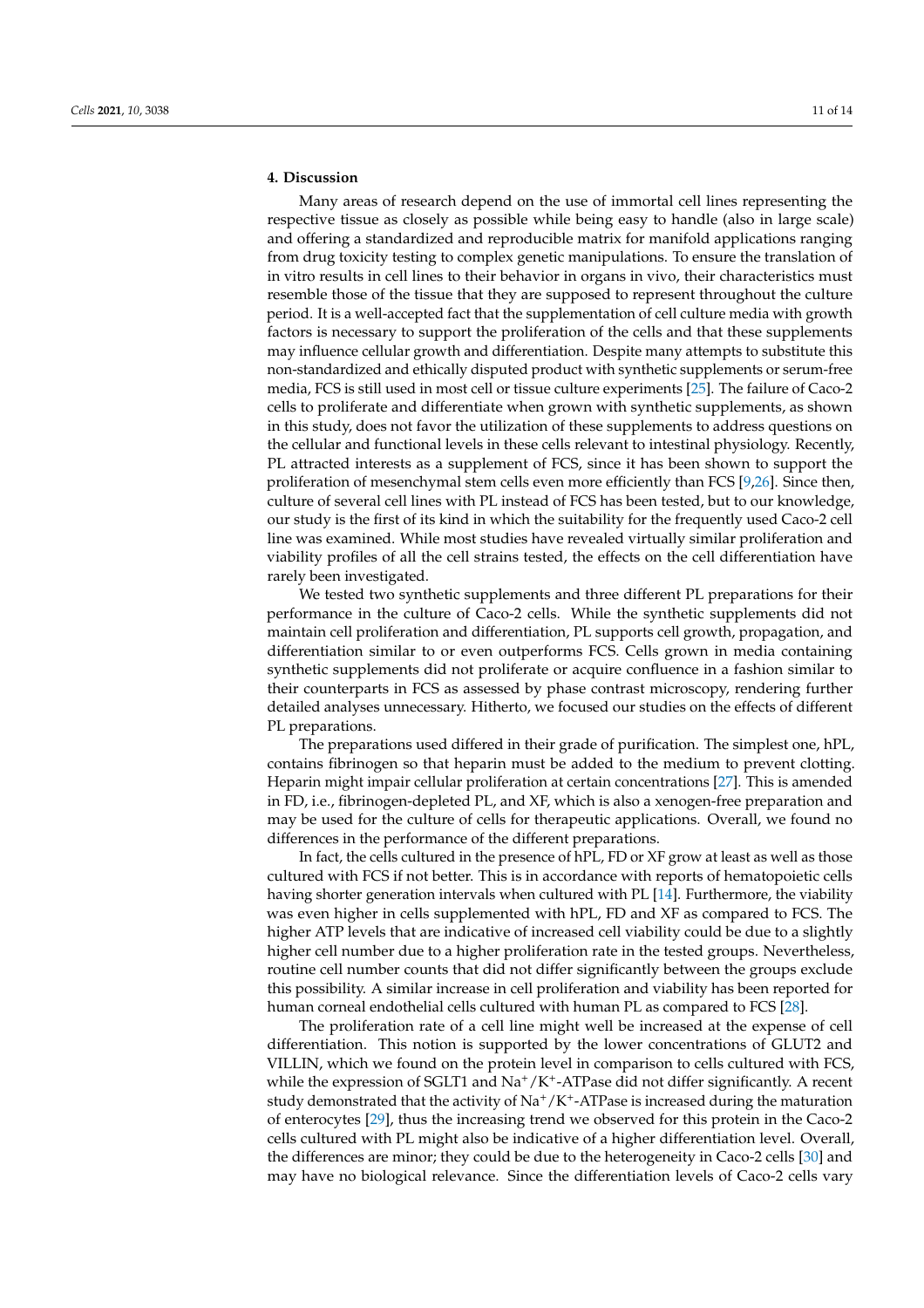largely between passages and clones [16], it is important to emphasize that we compared cells subcultured from the same batch within identical time frames and culture conditions except for the media supplements for each biological replicate.

The mRNA expression levels in the cells grown with PL were comparable to those cultured with FCS, while slight variations in the protein expression levels could be associated with differences in the protein turnover due to increased cell viability and proliferation. An increasing expression and functionality of nutrient transporters, such as SGLT1, GLUT2, PEPT1 and EAATs as well as intestinal hydrolases, such as SI and DPPIV, was observed in Caco-2 cells, indicating an increased differentiation [16,24,31,32]. Thus, we conclude that the grade of differentiation was similar in cells cultured with PL compared to FCS supplemented cells. Furthermore, we investigated the polarity of the cells grown with PL and FCS in BBM and LR. The level of enrichment of intestinal hydrolases in the BBM of Caco-2 cells is concomitant with the level of differentiation and polarity in these cells [24]. We measured the expression of the marker proteins SI and DPPIV, which were distributed similarly in the subcellular fractions in PL and FCS supplemented cells, suggesting similar polarization and differentiation of the Caco-2 cells when cultured with PL or FCS. Moreover, SI associates with cholesterol- and sphingolipids-enriched microdomains or LR before it is sorted to the BBM [33,34]. Here again, an essentially similar distribution pattern of SI and flotillin-2 in LR was revealed, indicating that the sorting event is maintained under these culturing conditions.

Previous attempts to culture Caco-2 cells under serum-free conditions revealed variations in the differentiation and functionality of the cells, such as a loss of brush border enzyme activities or a higher paracellular permeability, indicating a loss of epithelial tightness and polarity [15,30,35]. Caco-2 cells cultured in serum-free medium were also shown to express significantly lower levels of efflux transporters and tight junction proteins, and transepithelial resistance measurements confirmed a reduced epithelial barrier function [36]. At least on an mRNA level, we did not observe any differences in the expression of tight junction proteins in the cells cultured with PL compared to FCS.

While the combination of human cells and human PL works naturally, several cells of animal origin do not thrive as well with human PL instead of FCS. Porcine PL has been shown to support the growth of CHO, Vero and hybridoma cells [37], indicating that xenogenic PL might work for some cell lines. More recently, the production of equine PL and its use in the successful culture of equine mesenchymal stem cells has been reported [38]. This opens completely new possibilities for allogenic supplementation of culture media for cells of different origin and thus not only an improvement from an ethical point of view but also improved culture conditions for individual cell lines. Even a clinical application of PL, e.g., in eye drops to enhance repair of corneal epithelial defects, may be an option [39].

While the use of PL eliminates the ethical issue, the poor standardization of the supplement remains a problem that cannot be solved completely using PL instead of FCS. With PL being a natural product like FCS, the variability between batches will remain an issue. It is crucial to further investigate and establish standards for PL production, such as determining the minimum pool sizes to eliminate donor-dependent effects [40]. By applying high standards throughout the collection and preparation process, as well as pooling of many batches, variation and contamination can be significantly decreased in comparison with FCS. It would also be desirable that the manufacturers disclose the information regarding the contents of each preparation to researchers to enhance reproducibility and foresee potential interactions.

#### **5. Conclusions**

In summary, we could show that PL is well suited to replace FCS in the culture of Caco-2 cells without impairment of cell proliferation or differentiation. By contrast, synthetic supplements did not support cell growth sufficiently. While there were no differences between the performance of hPL, FD and XF, heparin might still inhibit cell growth under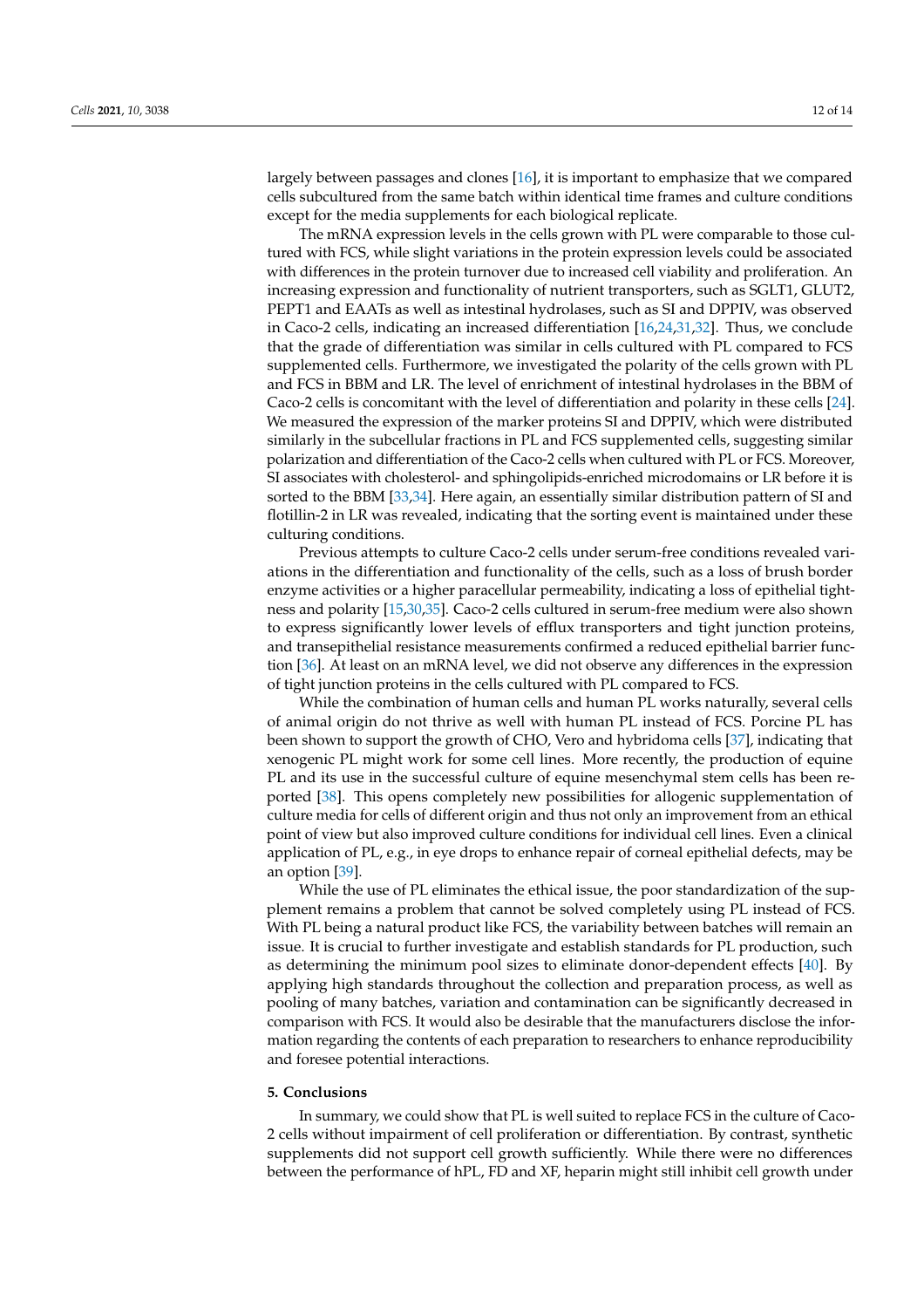certain circumstances and thus, FD might be more reliable to produce consistent results. XF is intended to be used for clinical applications and its high grade of purification is not necessary for basic research. By using these supplements instead of FCS, cell culture models could finally become a real alternative to animal experiments.

**Author Contributions:** Conceptualization, F.D.; methodology, D.W., H.Y.N. and F.D.; investigation, D.W. and F.D.; writing—original draft preparation, F.D. and D.W.; writing—review and editing, D.W., H.Y.N. and F.D.; visualization, F.D. and D.W. All authors have read and agreed to the published version of the manuscript.

**Funding:** H.Y.N. received funding from the German Research Foundation (DFG, NA331/13-1). Open Access Funding by the University of Veterinary Medicine Vienna.

**Data Availability Statement:** The data presented in this study are available on request from the corresponding author.

**Acknowledgments:** We are grateful to Anke Schmidt-Mähne and Ines Urbansky for excellent technical support.

**Conflicts of Interest:** The authors declare no conflict of interest.

#### **References**

- 1. van der Valk, J.; Brunner, D.; De Smet, K.; Svenningsen, Å.F.; Honegger, P.; Knudsen, L.E.; Lindl, T.; Noraberg, J.; Price, A.; Scarino, M.L.; et al. Optimization of chemically defined cell culture media—Replacing fetal bovine serum in mammalian in vitro methods. *Toxicol. Vitr.* **2010**, *24*, 1053–1063. [CrossRef] [PubMed]
- 2. Yao, T.; Asayama, Y. Animal-cell culture media: History, characteristics, and current issues. *Reprod. Med. Biol.* **2017**, *16*, 99–117. [CrossRef] [PubMed]
- 3. Jochems, C.E.A.; van der Valk, J.B.; Stafleu, F.R.; Baumans, V. The Use of Fetal Bovine Serum: Ethical or Scientific Problem? *Altern. Lab. Anim.* **2002**, *30*, 219–227. [CrossRef] [PubMed]
- 4. van der Valk, J.; Mellor, D.; Brands, R.; Fischer, R.; Gruber, F.; Gstraunthaler, G.; Hellebrekers, L.; Hyllner, J.; Jonker, F.; Prieto, P.; et al. The humane collection of fetal bovine serum and possibilities for serum-free cell and tissue culture. *Toxicol. Vitr.* **2004**, *18*, 1–12. [CrossRef]
- 5. Gstraunthaler, G. Alternatives to the use of fetal bovine serum: Serum-free cell culture. *ALTEX* **2003**, *20*, 275–281.
- 6. Bauman, E.; Granja, P.; Barrias, C. Fetal bovine serum-free culture of endothelial progenitor cells-progress and challenges. *J. Tissue Eng. Regen. Med.* **2018**, *12*, 1567–1578. [CrossRef]
- 7. Burnouf, T.; Strunk, D.; Koh, M.B.; Schallmoser, K. Human platelet lysate: Replacing fetal bovine serum as a gold standard for human cell propagation? *Biomaterials* **2016**, *76*, 371–387. [CrossRef]
- 8. Mirabet, V.; Solves, P.; Miñana, M.D.; Encabo, A.; Carbonell-Uberos, F.; Blanquer, A.; Roig, R. Human platelet lysate enhances the proliferative activity of cultured human fibroblast-like cells from different tissues. *Cell Tissue Bank.* **2007**, *9*, 1–10. [CrossRef]
- 9. Hemeda, H.; Giebel, B.; Wagner, W. Evaluation of human platelet lysate versus fetal bovine serum for culture of mesenchymal stromal cells. *Cytotherapy* **2014**, *16*, 170–180. [CrossRef]
- 10. Johansson, L.; Klinth, J.; Holmqvist, O.; Ohlson, S. Platelet lysate: A replacement for fetal bovine serum in animal cell culture? *Cytotechnology* **2003**, *42*, 67–74. [CrossRef]
- 11. Pons, M.; Nagel, G.; Zeyn, Y.; Beyer, M.; Laguna, T.; Brachetti, T.; Sellmer, A.; Mahboobi, S.; Conradi, R.; Butter, F.; et al. Human platelet lysate as validated replacement for animal serum to assess chemosensitivity\_suppl. *ALTEX* **2018**, *36*, 277–288. [CrossRef]
- 12. Rauch, C. Alternatives to the use of fetal bovine serum: Human platelet lysates as a serum substitute in cell culture media. *ALTEX* **2011**, *28*, 305–316. [CrossRef]
- 13. Tylek, T.; Schilling, T.; Schlegelmilch, K.; Ries, M.; Rudert, M.; Jakob, F.; Groll, J. Platelet lysate outperforms FCS and human serum for co-culture of primary human macrophages and hMSCs. *Sci. Rep.* **2019**, *9*, 3533. [CrossRef]
- 14. Fazzina, R.; Iudicone, P.; Mariotti, A.; Fioravanti, D.; Procoli, A.; Cicchetti, E.; Scambia, G.; Bonanno, G.; Pierelli, L. Culture of human cell lines by a pathogen-inactivated human platelet lysate. *Cytotechnology* **2015**, *68*, 1185–1195. [CrossRef]
- 15. Ferruzza, S. Serum-reduced and serum-free media for differentiation of Caco-2 cells. *ALTEX* **2013**, *30*, 159–168. [CrossRef]
- 16. Sambuy, Y.; De Angelis, I.; Ranaldi, G.; Scarino, M.L.; Stammati, A.; Zucco, F. The Caco-2 cell line as a model of the intestinal barrier: Influence of cell and culture-related factors on Caco-2 cell functional characteristics. *Cell Biol. Toxicol.* **2005**, *21*, 1–26. [CrossRef]
- 17. Van Breemen, R.B.; Li, Y. Caco-2 cell permeability assays to measure drug absorption. *Expert Opin. Drug Metab. Toxicol.* **2005**, *1*, 175–185. [CrossRef]
- 18. Shah, P.; Jogani, V.; Bagchi, T.; Misra, A. Role of Caco-2 Cell Monolayers in Prediction of Intestinal Drug Absorption. *Biotechnol. Prog.* **2006**, *22*, 186–198. [CrossRef]